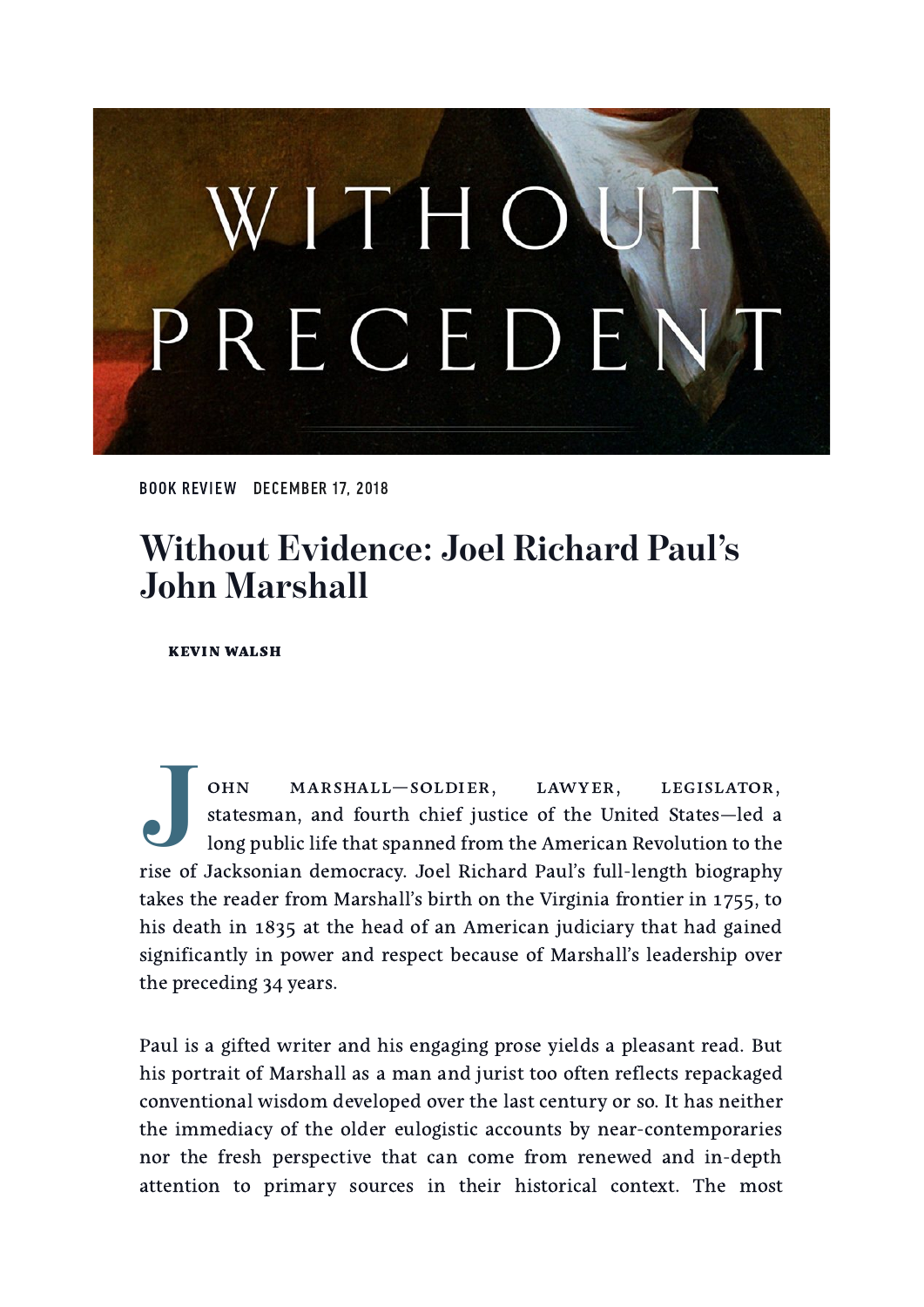significant new historical claim in the book—that John Marshall probably suborned perjury from his younger brother, James Markham Marshall, to embarrass the Jefferson administration in Marbury v. Madison-is as baseless as it is bold.

#### The Progressives' Mythical Marshall

Ever since Albert Beveridge's massive life of John Marshall was published in 1916 (volumes 1 and 2) and 1919 (volumes 3 and 4), Progressives, New Dealers, and latter-day legal liberals have used Marshall's biography to spin myths about his jurisprudence. The Paul biography fits neatly into this genre, although it is not apparently designed to do so.

Earlier Marshallian mythmakers have been so successful that the ideological outlook [undergirding](https://www.amazon.com/Without-Precedent-Chief-Justice-Marshall/dp/1594488231) Without Precedent: Chief Justice John Marshall and His Times is largely invisible not only to the general reader today, but also to anyone who has absorbed the standard account of Marshall typically presented in American law schools. It's no wonder, though, that Riverhead Books, an imprint of Penguin Random House, splashed praise on the back cover from Jill Abramson (former executive editor of the New York Times and coauthor of a book criticizing Justice Clarence Thomas's confirmation), Harvard's Laurence Tribe (that institution's Carl M. Loeb University Professor and a lion of liberalism in American constitutional law), and Yale's Harold Hongju Koh (that institution's Sterling Professor of International Law, who served in the Clinton and Obama administrations). These eminences are better suited to approve Paul's conventionally liberal beliefs about Marshall's life and work than they are to recognize the thinness of some of his historical claims and assessments.

Professor Tribe's blurb is a hasty endorsement of the book's conspiracy theory about Marbury:

In every chapter of this page-turning account of Marshall's pivotal place in our nation's history, even the expert will learn something new. How did Joel Paul figure out, for instance, that the great Chief Justice probably suborned perjury on his brother's part during the bizarre Marbury v.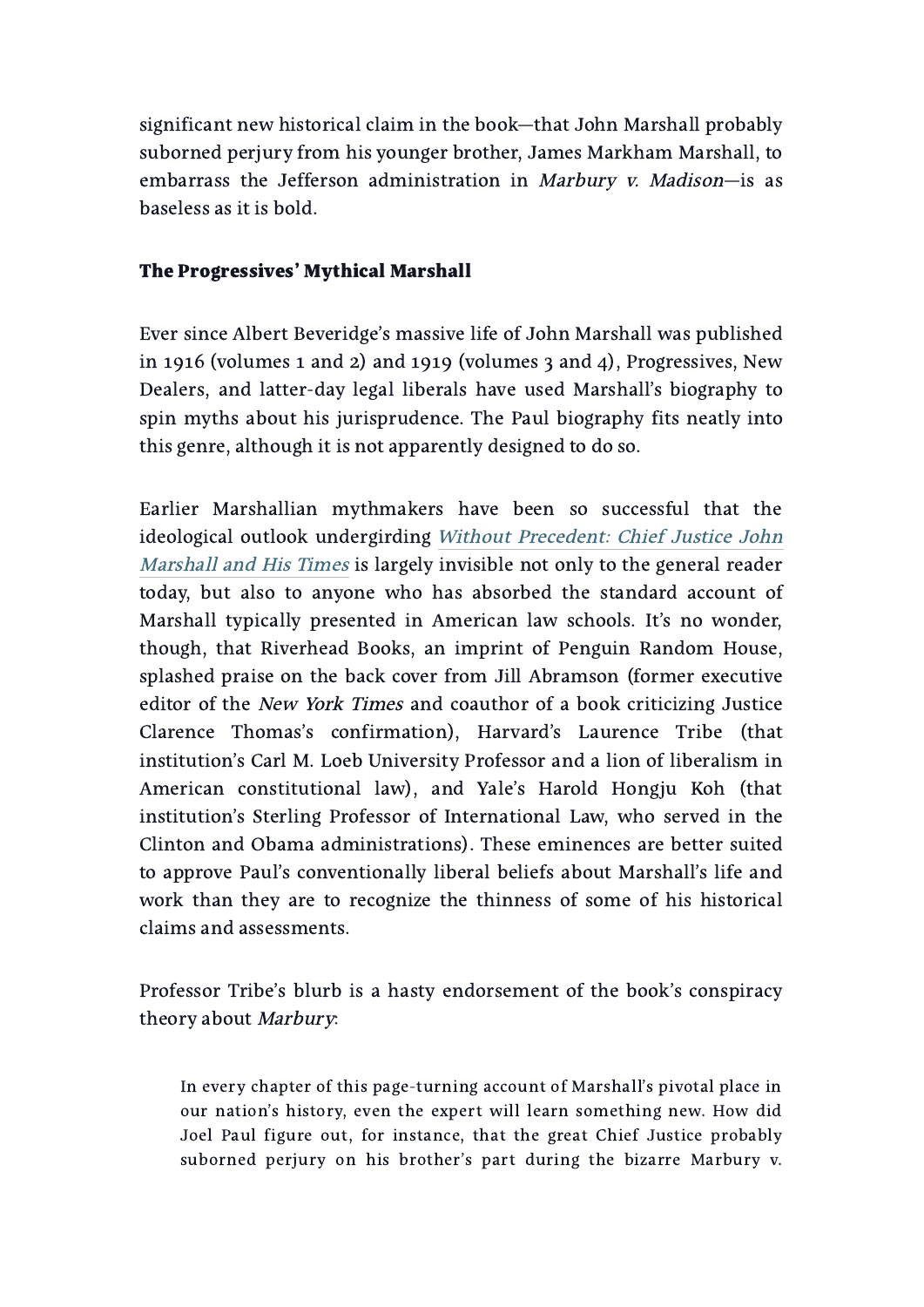Madison trial? You owe it to yourself to read Joel Paul's terrific book to find out.

Actually, Paul owes it to the public to withdraw the claim that Tribe promotes. It is based on a perceived inconsistency between two documents: an affidavit submitted by James Markham Marshall when the *Marbury* case was heard by the Supreme Court in early 1803, and a letter that John Marshall wrote to James Markham Marshall in 1801, a couple of weeks after the events that gave rise to the case.

The apparent inconsistency evaporates upon inspection. That Professor Tribe endorses it might perhaps be explained by inattention to the relevant historical materials. Oddly, Tribe appears as untroubled as Paul turns out to be by the suggestion that the chief justice of the United States conspired with his brother (at the time a D.C. circuit judge) to introduce false testimony in a judicial proceeding.

### Concocting a Conspiracy

The basic error at the heart of Paul's fabulous Marbury tale is easy enough to pinpoint: The biographer perceives an inconsistency where there is none.

Marbury v. Madison was a proceeding filed in the Supreme Court of the United States in December 1801 to obtain an order commanding the new Secretary of State, James Madison, to deliver commissions for William Marbury and a few other petitioners to serve as justices of the peace for the District of Columbia. These four were among 42 appointed to that office earlier that year by lame-duck President Adams pursuant to a law passed by a lame-duck Federalist Congress. The President signed commissions for these appointees, and Secretary of State John Marshall affixed the seal of the United States to the signed commissions.

But all this was done just before the Adams presidency ended, and then-Secretary Marshall left the commissions undelivered in his office on March 4, 1801. That was the day President Thomas Jefferson took office.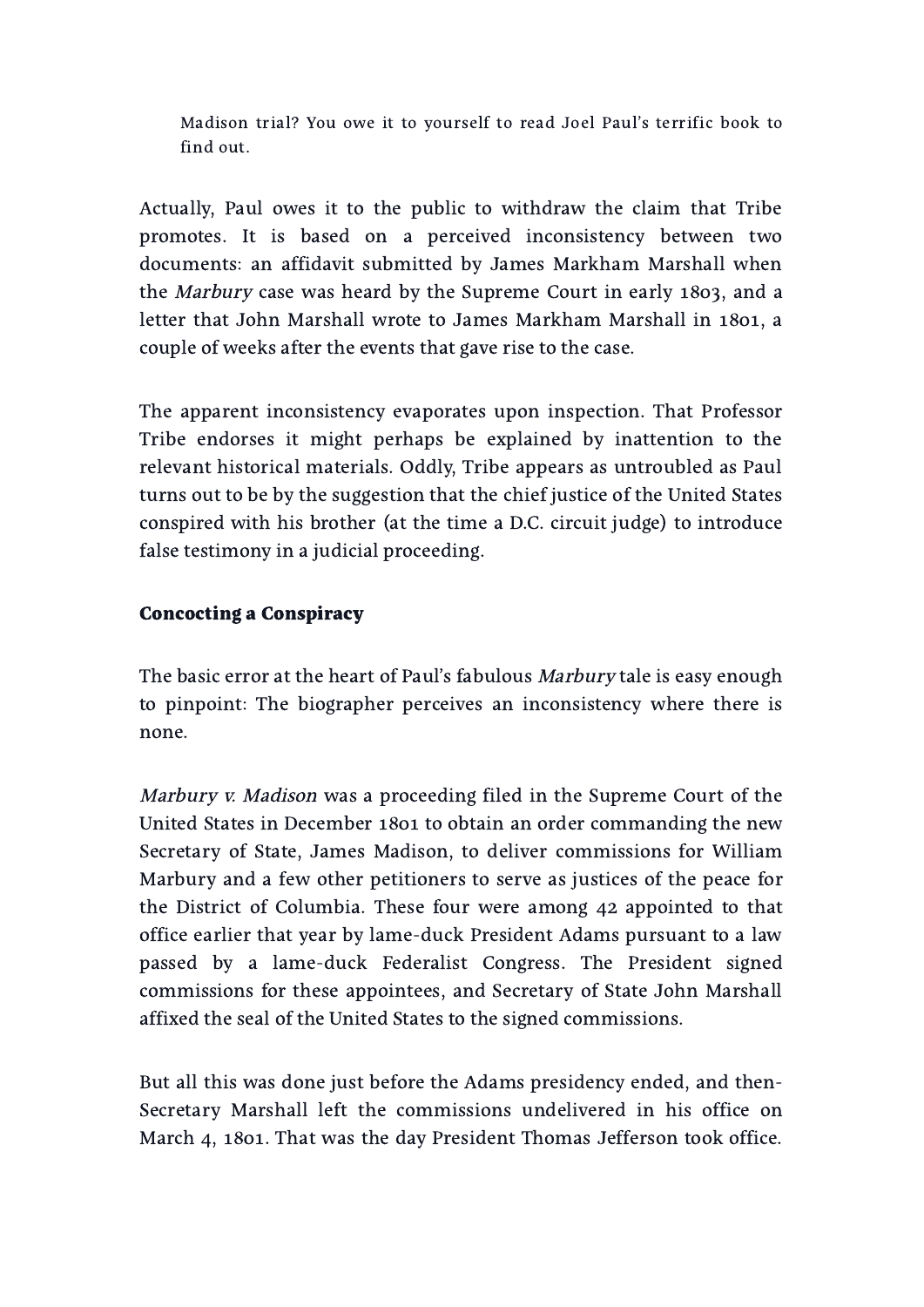This shift in political control from one party to another was an unprecedented event in American government.

Awkwardly, John Marshall was not only chief justice but also acting Secretary of State when he swore Jefferson in as President. Marshall had been Secretary of State since May 23, 1800 and had continued in that position even after he first took the bench as chief justice on February 4, . At that point, it would have been but a month until the change in administration, so there was no point in Adams appointing a successor. And the incoming President asked Marshall to stay on in an acting capacity until he could appoint a replacement.

As a practical matter, Marshall finished carrying out his duties as Secretary of State on the day of Jefferson's inauguration. Jefferson went over to the State Department soon after and found a sheaf of undelivered commissions sitting on a table. He forbade their delivery. We do not know what happened to them after that, but they were presumably destroyed.

Paul's perjury theory focuses on the difficulties that Marbury and his fellow Federalist petitioners had in proving the existence of their individual commissions to support their case in court. With the commissions for Marbury and his fellow petitioners nowhere to be found, the hunt was on for admissible evidence that they had actually been signed and sealed.

In a March 18, 1801 letter to his brother James Markham Marshall, who had become a D.C. circuit judge the day before Jefferson's inauguration, John Marshall expressed regret for his failure to send out for delivery a number of signed, sealed commissions. He figured it was unnecessary, he said in the letter, to deliver commissions for offices for which Jefferson had the power to replace the current occupants. With respect to offices for which Jefferson did not have this power (such as justice of the peace, in Marshall's view), Marshall never expected, he told his brother, that the new President would neglect to follow through on the commissions approved by his predecessor. Further, Marshall noted defensively that he was both busy and understaffed in this period of transition. (Recall that not only was there a change of administration, but Marshall was pulling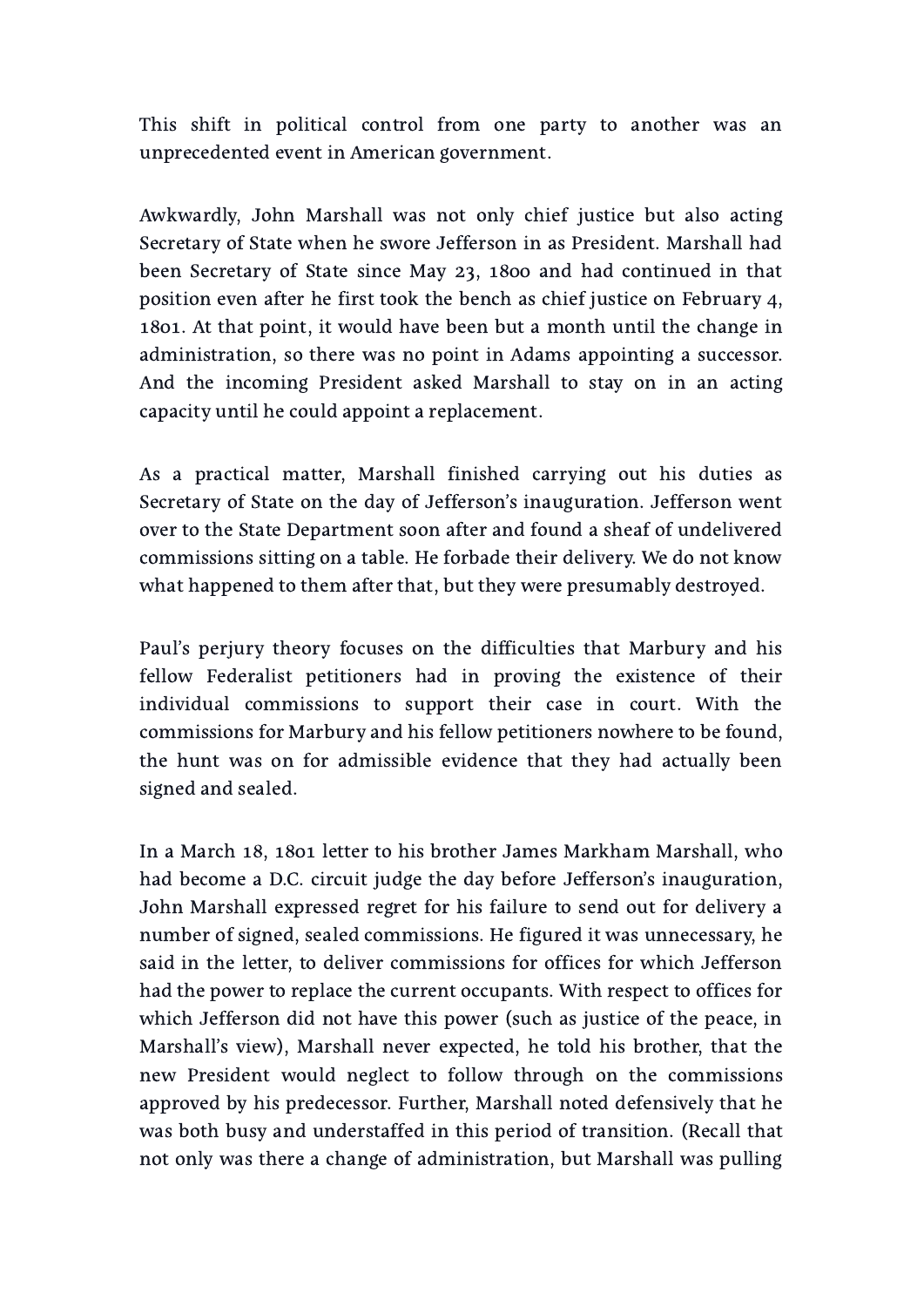double duty at Supreme Court while still serving as Secretary of State in the waning days of the Adams administration.)

In an affidavit submitted by James Markham Marshall in the Marbury proceedings (which began in December 1801 but were not heard on the merits until February 1803), James said that on Inauguration Day he went to pick up some commissions for justice of the peace for the Alexandria portion of the District of Columbia (where James lived). He said it was a precaution on his part, for he heard there might be "riotous proceedings" that evening. That makes sense given the transfer of power taking place that day—at least if James had reason to think there would be some undelivered commissions still at the office of the Secretary of State.

And there were. He picked up  $12$  and left a receipt listing the  $12$  names they contained. Finding he could not conveniently deliver them all, he returned some, and struck through, on the receipt, the names of those returned. Two of the commissions that he returned to the Secretary of State's office, he averred, were for Marbury's co-petitioners Robert Townsend Hooe and William Harper.

Paul believes there is a discrepancy between James's 1803 affidavit and John's 1801 letter to James: "If James was responsible for delivering the commissions, then Marshall's explanation to James would have been superfluous. It is apparent that James Marshall perjured himself in the Supreme Court and that the chief justice not only knew this but probably asked him to lie."

But there is no discrepancy. James was not "responsible for delivering the commissions." Worried about potential "riotous proceedings" on Inauguration Day, he went to the Secretary of State's office and found some signed and sealed but undelivered commissions there. If none had yet been delivered (and it seems none had), there would have been commissions for justice of the peace. James picked up fewer than a third of them and then put some of those back where he got them. Both John's letter and James's affidavit describe a stack of signed and sealed, but undelivered, commissions sitting in the office of the Secretary of State on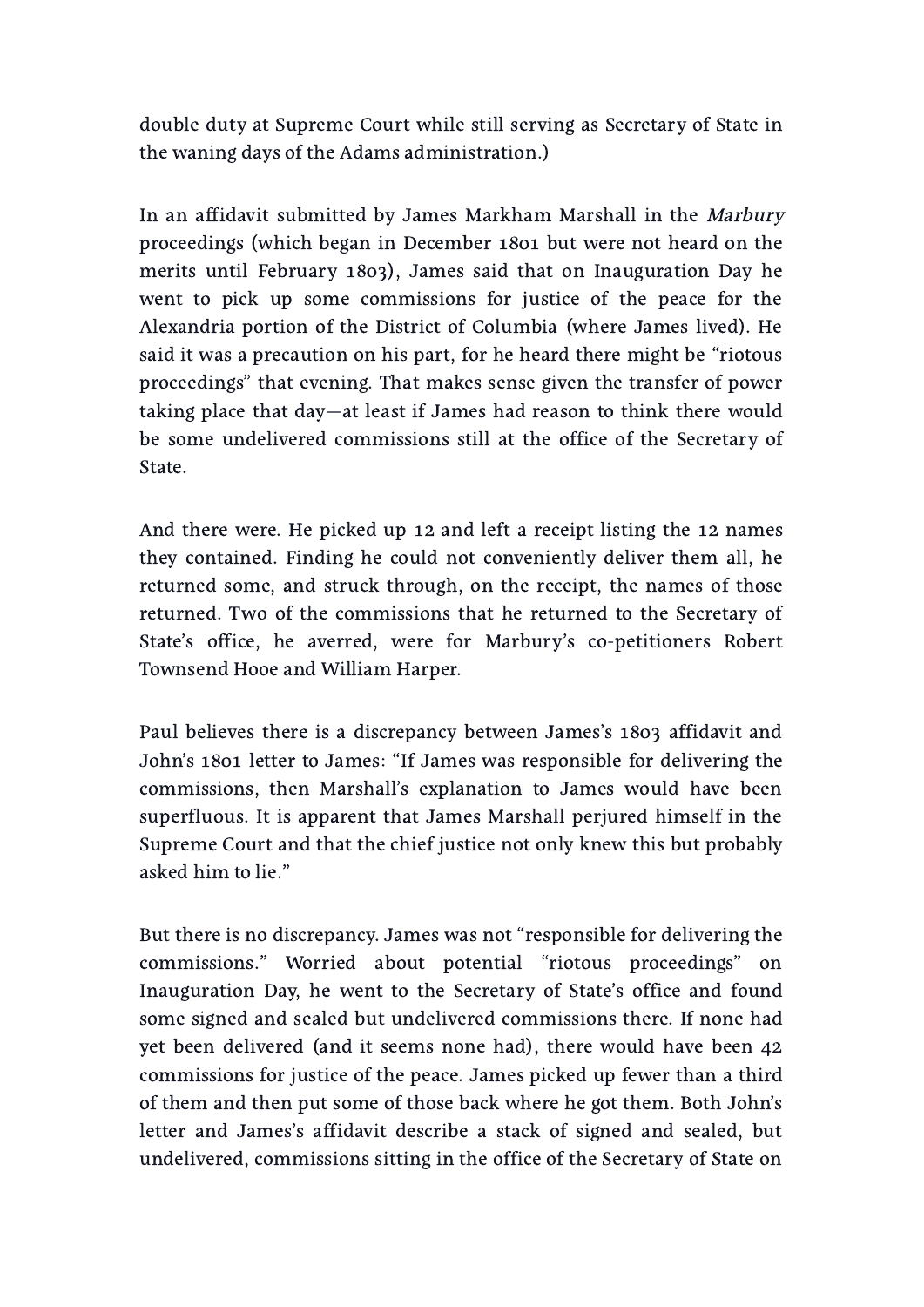the day that Jefferson became America's third President. That is also consistent with Jefferson's own account (recorded in a June 12, 1823 letter to [then-Justice](https://founders.archives.gov/documents/Jefferson/98-01-02-3562) William Johnson) of having discovered the undelivered commissions in the State Department shortly after his inauguration.

Alleging a nonexistent inconsistency is not the only weak point in Paul's account. He writes that "James's testimony was the only evidence that the commissions were issued." But that is simply not true, as a quick inspection of an account of the [proceedings](https://books.google.com/books?id=VTI3AAAAIAAJ&pg=PA90)  $(5 \text{ U.S. } 137, 141-52 \text{ (1803)})$ reveals. Further, if the two Marshalls, and Charles Lee, Marbury's lawyer, made up this story to fill an evidentiary gap, it is odd that they invented a tale with nothing to tell about Marbury's own commission. (Marbury lived in Georgetown, not Alexandria.) It would have been especially odd to make that omission given that Marbury's commission is the only one that Marshall discussed in his opinion for the Court. It would also seem foolish to have included details in the affidavit that could easily have been refuted by publicly available facts. But supposedly they did that, too, even though they knew the opinion in *Marbury* would be subject to partisan criticism because it was the equivalent of a high, hard brushback pitch thrown at the new administration.

Even worse than attributing this underhanded action to John Marshall and his brother, Paul justifies it. "Facing a constitutional crisis— [Jeffersonians] were threatening the independence of the judiciary— Marshall thought that the end justified the means." But a man who believed that the end justifies the means would not be a good judge, much less the Great Chief Justice.

### Fletcher v. Peck, Foster v. Neilson, and The Antelope

As it turns out, Paul presents this alleged invention in *Marbury* as but one of many in a long public career full of Marshall's inventions. Somewhat perversely, the biographer contends this was part of what made Marshall great. Summing up near the end of his book, Paul writes that "Marshall had to invent himself, and the experience of self-invention gave him the confidence and imagination to reinvent the law."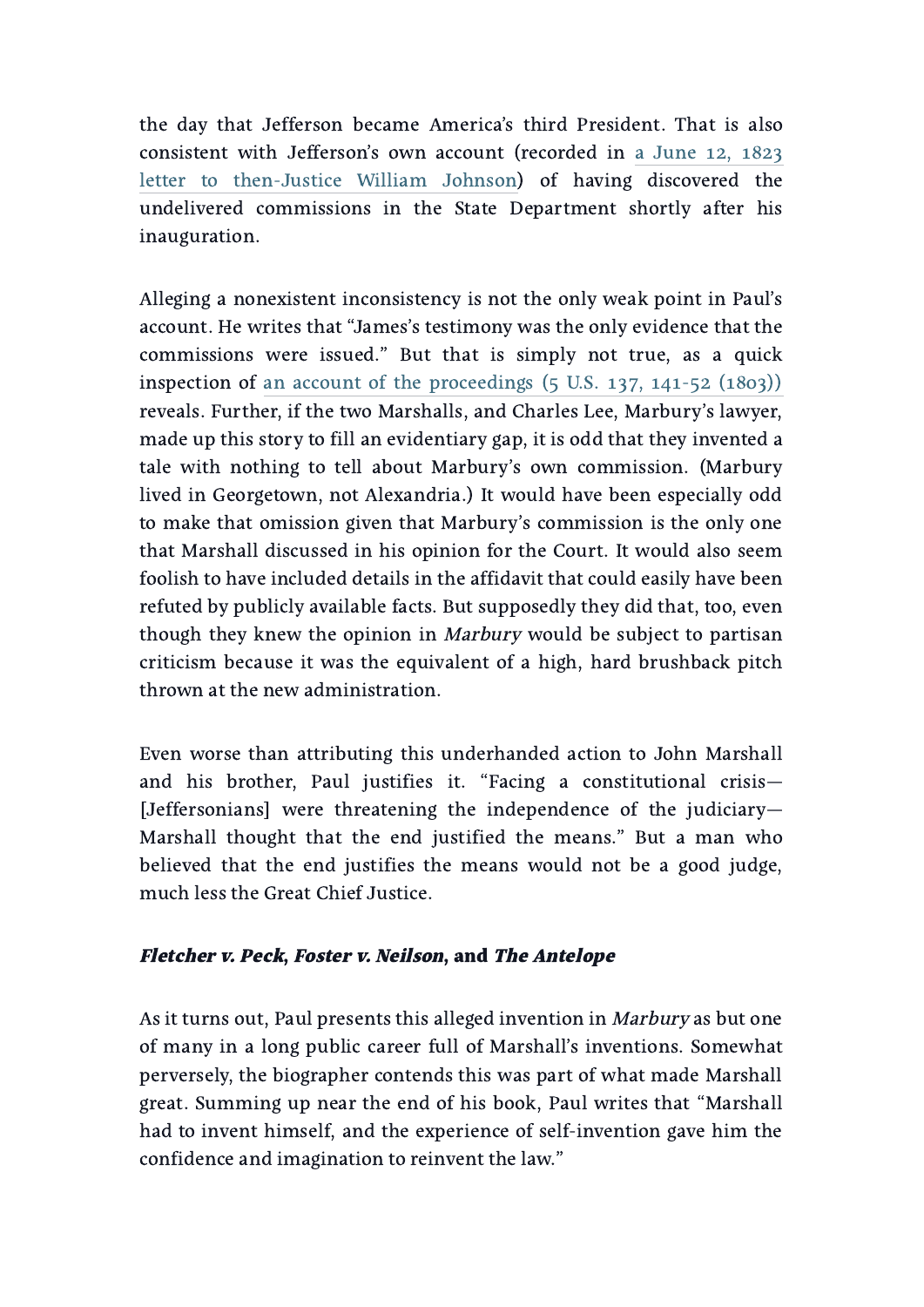One example adduced by Paul is *Fletcher v. Peck*. Decided in 1810, this was the first Supreme Court decision holding a state law unconstitutional. (Paul elsewhere mistakenly describes Dartmouth College v. Woodward, decided in 1819, as the first such case.) The Supreme Court's unanimous decision in Fletcher, Paul contends, rests on a "radical reconceptualization of legislative grants" of property.

Another purported example of Marshallian inventiveness is Foster v. Neilson, a case addressing the relationship between a treaty and federal statutory law. In *Foster*, Marshall distinguished between those treaties that would have an effect on domestic law directly and others that would have that effect only if Congress enacted implementing legislation. In today's terms, this is the distinction between "self-executing" and "nonself-executing" treaties. "There was no such distinction in contemporary international law," Paul writes. Its formulation by Marshall, he asserts, is "a breathtaking example of Marshall's capacity for invention."

The biographer says something similar about "the principle that U.S. courts will not enforce a foreign government's criminal law." Marshall applied this principle—one that continues to be applied in a number of contexts today—in an  $1825$  slave-trading case called The Antelope. According to Paul, this was yet "another invention of Marshall's legal imagination that persists in our law today."

Paul overstates Marshall's legal creativity in these passages. It would be surprising if Marshall could so confidently invent new law while obtaining unanimous or majority support from his colleagues. It would be even more surprising for these Marshallian inventions to endure by being accepted by future generations of judges if their foundations were so flimsy as one man's say-so.

But this is what Without Precedent would have us believe Marshall accomplished. And this observation points us to a more fundamental problem with the admiring portrait painted by Paul. His conception of judicial excellence is entirely different from that of his subject. By Marshall's own criteria and the criteria of his times, the assertion that Marshall repeatedly exercised "confidence and imagination to reinvent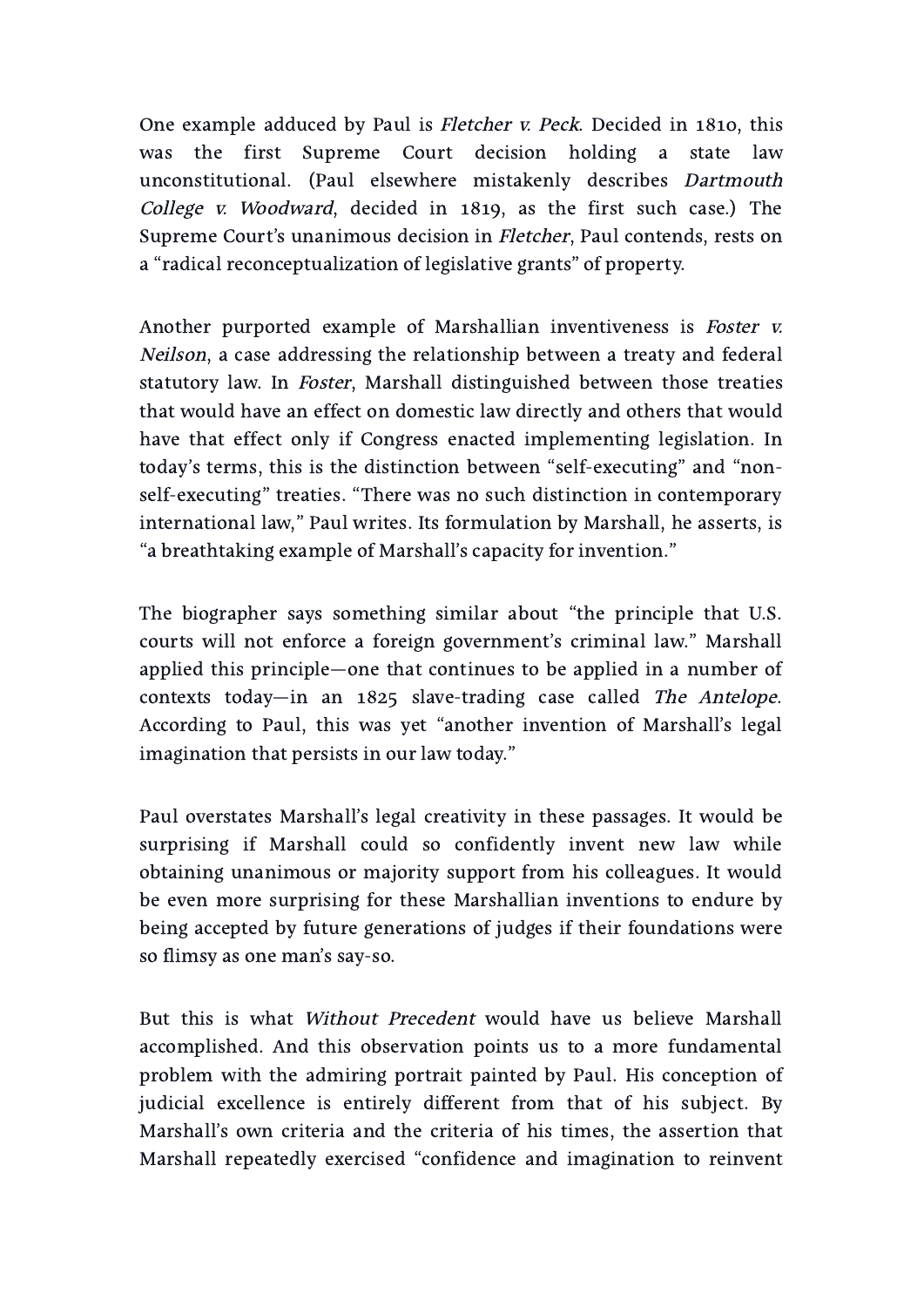the law" would be a damning criticism. To truly gauge John Marshall and his significance requires that a judicial biographer try to understand his subject as he understood himself. Paul does not.

The mismatch between the biographer's and the subject's ways of thinking causes other distortions. Consider Marshall's opinion for the Court in The Antelope holding that the international slave trade did not violate the law of nations. As a result of this decision, many enslaved Africans who could have been free remained in bondage. If Marshall were so accomplished at inventing law, one might ask, why did he not just invent some here so that justice could be done? That is pretty much the criticism that Paul makes: "The man who wrote Marbury and McCulloch was not shy about inventing legal principles. Marshall understood that he was not just applying the law mechanically; he was also making law." That he did not do so here, Paul claims, "revealed certain faults in Marshall's character." Really? Has this biographer borne the heavy burden to sustain such a claim? Does he recognize how heavy it is?

## Gibbons v. Ogden and Wickard v. Filburn

Paul's righteousness about Marshall's character defects as ostensibly exposed in The Antelope is of a piece with his excessive admiration for Marshall's alleged inventiveness in other cases. Closing out his treatment of The Antelope, Paul writes: "Though Marshall would not challenge slavery directly, he found another, indirect route—granting Congress authority to regulate the slave trade domestically. A steamboat provided the unlikely vehicle for Marshall's redemption." This is the lead-in to his discussion of Gibbons v. Ogden.

Gibbons was an 1824 case holding that New York could not enforce its state-law steamboat monopoly to prohibit navigation by two federally licensed steamboats ferrying passengers between New Jersey and New York. On the way to the Court's decision in Gibbons, Marshall construed the Constitution's grant of power "To regulate Commerce . . . among the several States" as including authority for Congress to enact a federal law regulating the "coasting trade." Paul describes the decision in much broader terms, stating that "virtually all the regulatory authority that the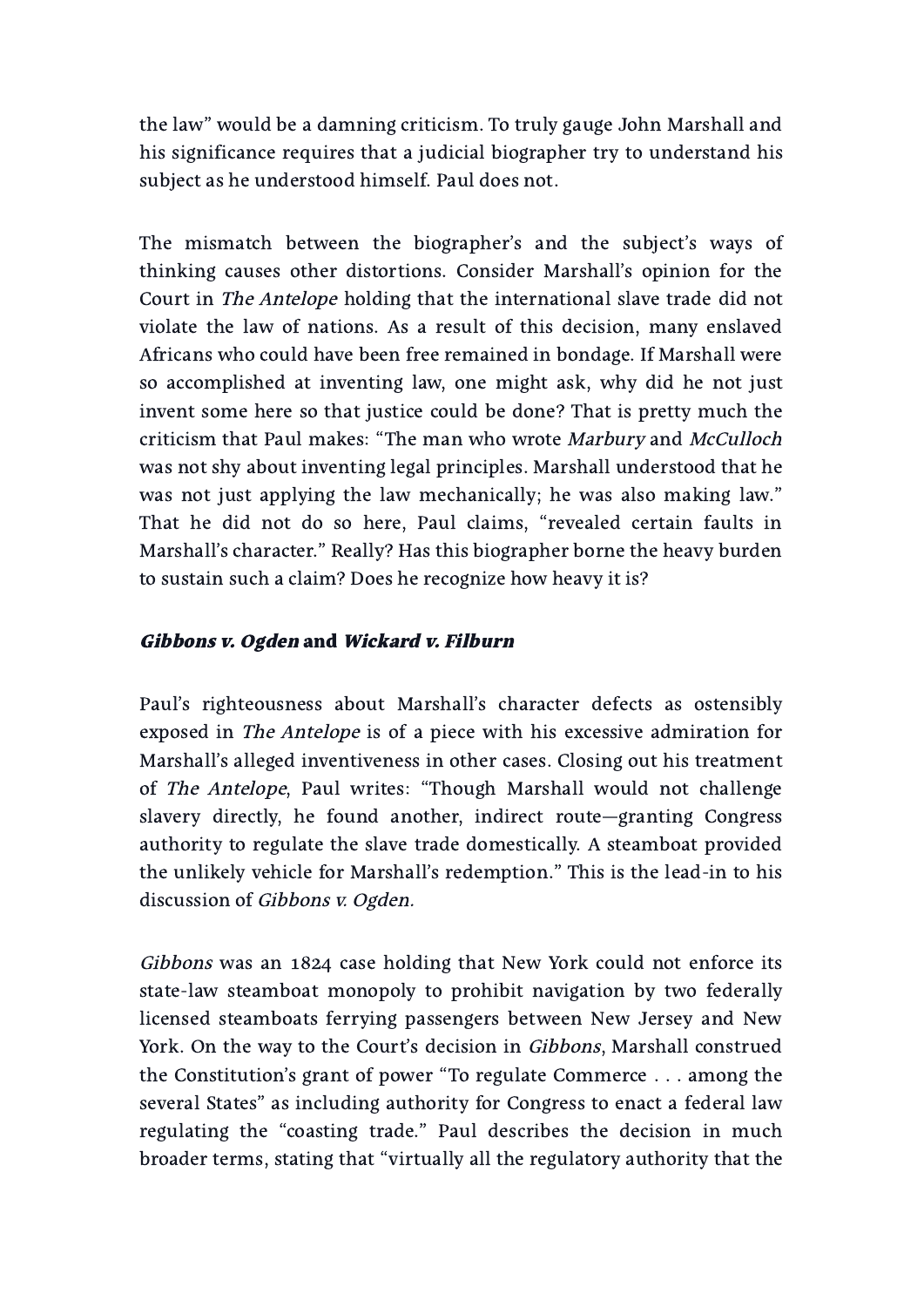federal government exercises today—whether over the environment, occupational health and safety, banks, securities markets, labor, transportation, and even terrorism and crime—derives from Marshall's expansive reading of the commerce clause in Gibbons. Without Marshall's decision, a truly national economy would not have been possible."

This is an exaggeration, but one with a strong pedigree. The holding that better fits Paul's description is Wickard v. Filburn, decided in 1942. This "homegrown wheat" case has been described in Supreme Court opinions more recently as "perhaps the most far reaching of Commerce Clause authority over intrastate activity" and "the ne plus ultra of expansive Commerce Clause jurisprudence."

Chief Justice Marshall's opinion for the Court in Gibbons explicitly disclaimed an interpretation of the Commerce Clause that would allow federal regulation of "commerce which is completely internal, which is carried on between man and man in a State." But Justice Robert Jackson's opinion for the Court in Wickard adopted an interpretation of the Commerce Clause to authorize regulatory authority over wheat that was produced and consumed on the very same farm.

Marshall is such a towering figure that projecting later legal innovations back on to him has proven to be a very effective way to shape the course of American constitutional law.

That is why Jackson and other FDR appointees to the Supreme Court claimed merely to be returning "to the first principles enunciated by Chief Justice Marshall in Gibbons v. Ogden" when they decided Wickard as they did. Writing for the Court, Justice Jackson spun a creation myth for Commerce Clause jurisprudence that would dominate the next several decades decisions:

At the beginning, Chief Justice Marshall described the federal commerce power with a breadth never yet exceeded. He made emphatic the embracing and penetrating nature of this power by warning that effective restraints on its exercise must proceed from political, rather than from judicial, processes.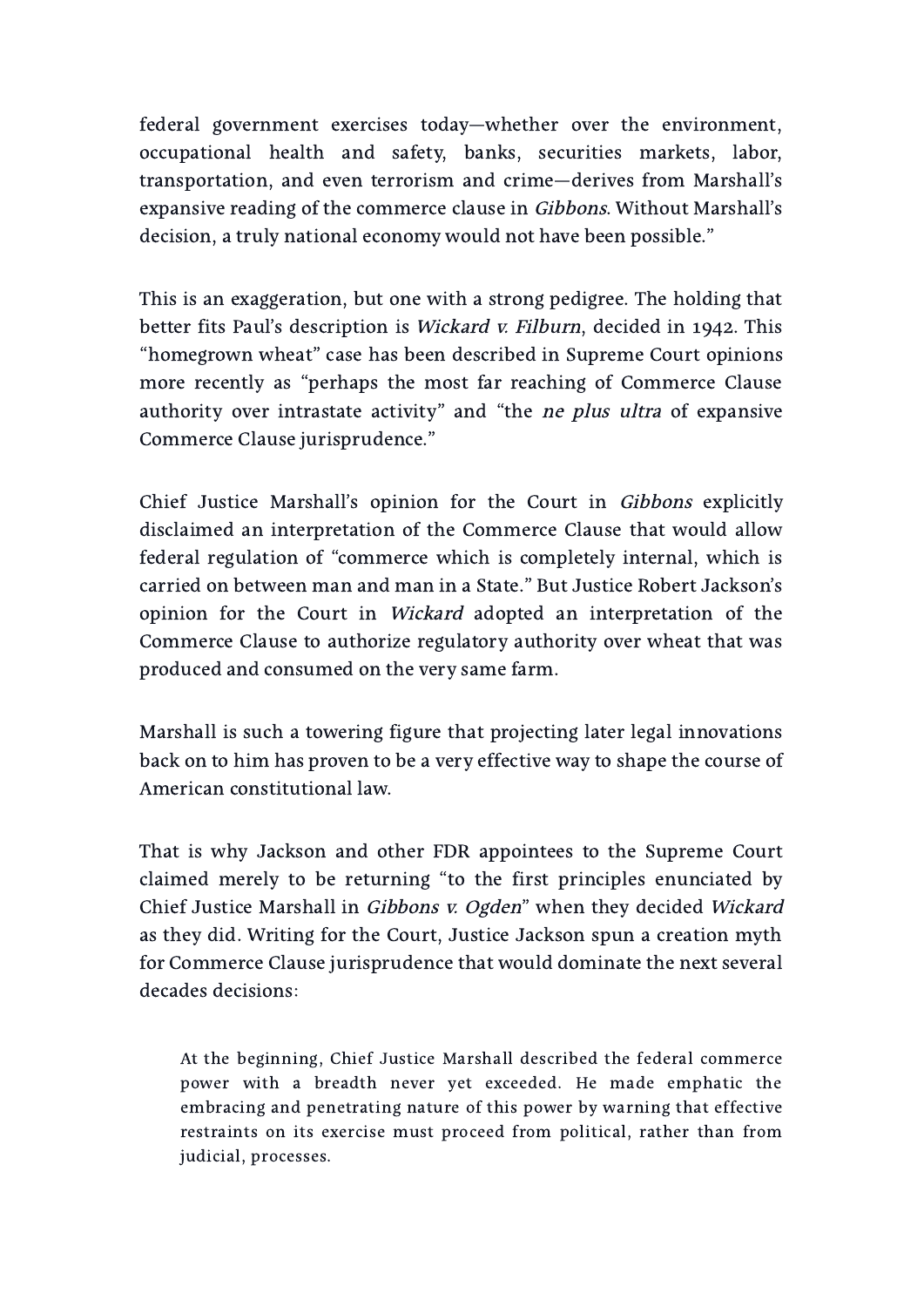For better or worse, Paul's transmission of this myth appears to be unselfconscious. But we should recognize it for what it is.

#### Marshall's Real Achievement

Although Paul is wrong about the extent of Marshall's inventiveness, he is right about Marshall's ultimate object and his greatest accomplishment. Paul contends in his book's opening sentence that "no one did more than Marshall to preserve the delicate unity of the fledgling Republic." And he echoes this theme of Marshall's contribution to national unity at the end of his introduction: "In a revolutionary time, against myriad enemies both foreign and domestic, Marshall held the Court, the Constitution, and the union together." Although he fumbles in describing Marshall's means, Paul properly grasps Marshall's end.

One reason that Paul and others of a progressive bent may have difficulty appreciating Marshall's modus operandi is that Marshall's methods were fundamentally backward-looking in form. To many today, such an approach implies narrowness of mind and a regressive mindset. But looking back and holding to earlier authoritative determinations made by those with legitimate political authority is precisely what Marshall's understanding of the judicial role and his obligation of fidelity to positive law required. His characteristic way of providing, judicially, for the future was to anchor the decisions of his Supreme Court in the record laid down by the people of the United States in the past.

In rejecting this biography's perpetuation of the Progressives' mythical Marshall, we must be careful not to swing to the opposite extreme. While Marshall was not as inventive as Without Precedent would have us believe, he obviously possessed abundant legal ingenuity. As R. Kent Newmyer has written, Marshall operated by identifying himself with the Court, the Court with the Constitution, and the Constitution with the People. That is the creative Marshall that the jurist himself would have wished to see perpetuated.